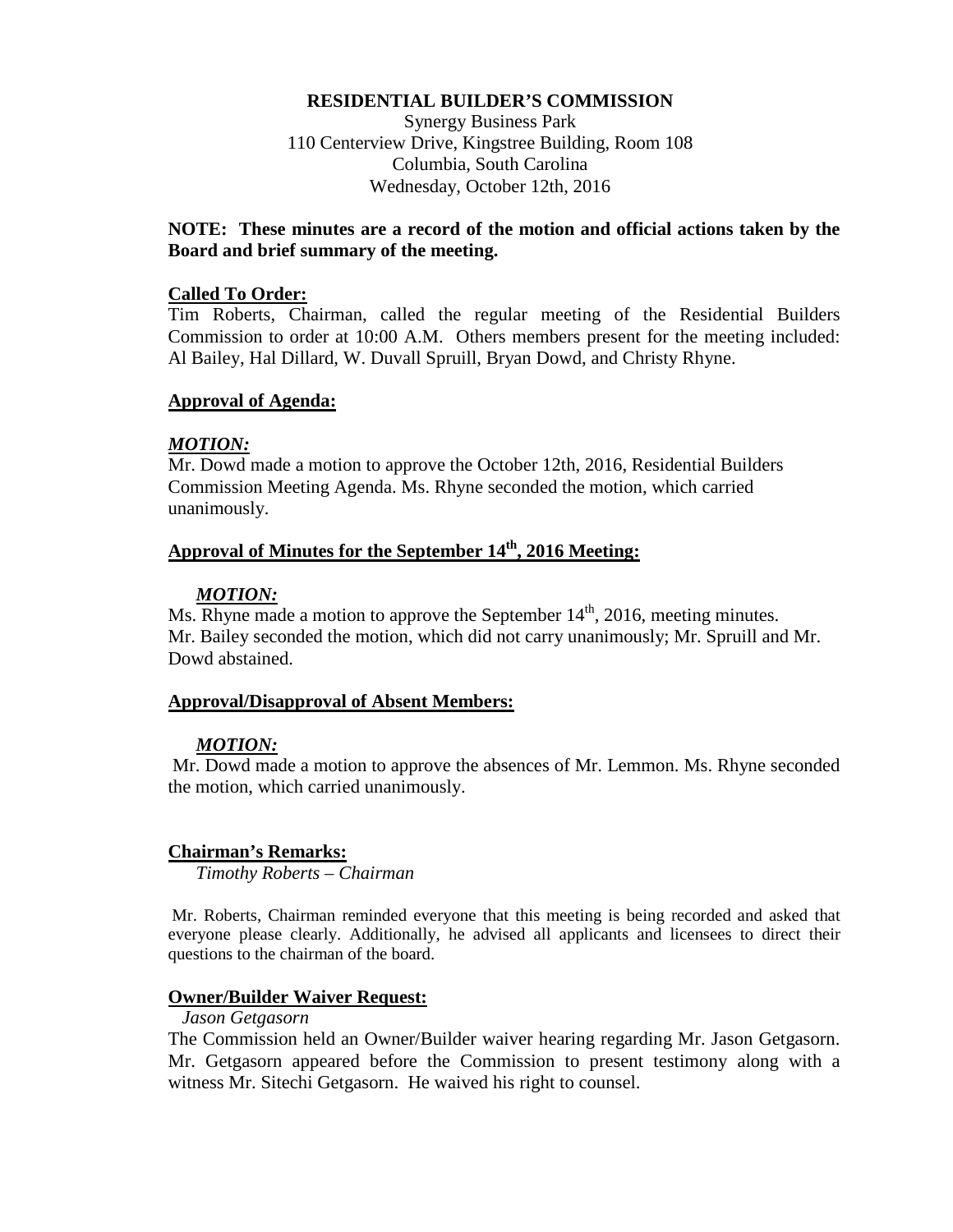## *MOTION:*

Mr. Bailey made a motion to release Mr. Getgasorn from the 24 month waiting period. Mr. Dillard seconded the motion which carried unanimously.

## **Application Reviews:**

#### Michael Bickel

The Commission held an Application Review Hearing regarding Mr. Michael Bickel. Mr. Bickel appeared before the Commission to present testimony and waived his right to counsel

## *Motion:*

Mr. Dillard made a motion to allow Mr. Bickel to sit for the exam. Mr. Dowd seconded the motion which did not carry unanimously. Mr. Bailey opposed.

#### David Schmitt

The Commission held an Application Review Hearing regarding Mr. David Schmitt. Mr. Schmitt appeared before the commission to present testimony along with a witness Mr. Greg Terpin and he waived his right to counsel.

#### *Motion:*

Mr. Bailey made a motion to allow Mr. Schmitt to sit for the exam. Mr. Dillard seconded the motion which carried unanimously.

#### Steven Weir

The Commission held an Application Review Hearing regarding Mr. Steven Weir. Mr. Weir appeared before the Commission to present testimony, and he waived his right to counsel.

## *Motion:*

Mr. Dowd made a motion to allow Mr. Weir to sit for the exam. Mr. Bailey seconded the motion, which carried unanimously.

#### Alan Adam

The Commission held an Application Review Hearing regarding Mr. Alan Adam. Mr. Adam appeared before the Commission to present testimony, and he waived his right to counsel.

#### *Motion:*

Ms. Rhyne made a motion to allow Mr. Adam to sit for the exam. Mr. Bailey seconded the motion, which carried unanimously.

#### Darrin Barton

The Commission held an Application Review Hearing regarding Mr. Darrin Barton. Mr. Barton appeared before the Commission to present testimony, and he waived his right to counsel.

## *Motion:*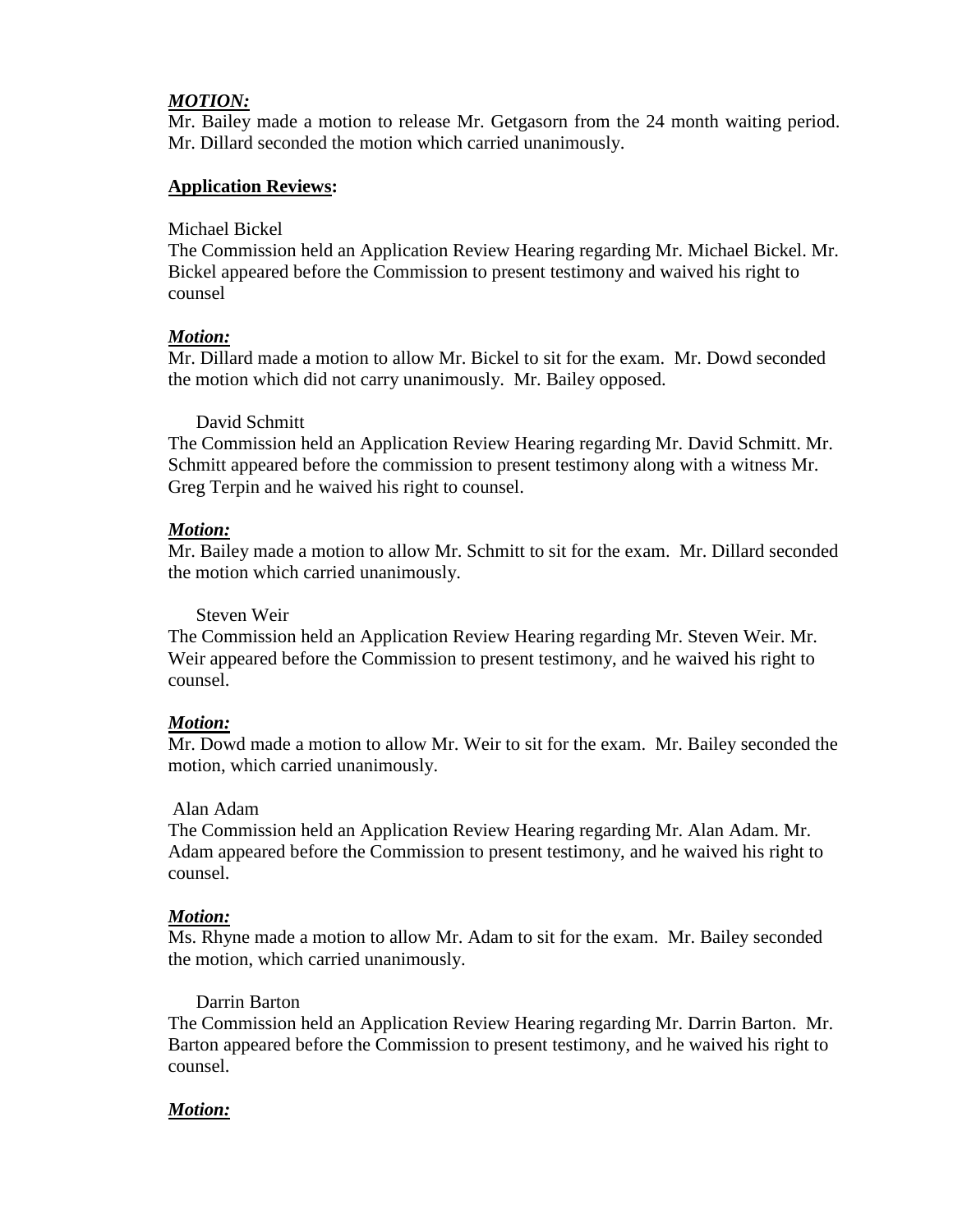Mr. Bailey made a motion to approve Mr. Barton to sit for the exam. Ms. Rhyne seconded the motion, which carried unanimously.

Kenneth Morgan

The Commission held an Application Review Hearing regarding Mr. Kenneth Morgan. Mr. Morgan did not appear.

## *Motion:*

No motions were made.

Eddie Davis

The Commission held an Application Review Hearing regarding Mr. Eddie Davis. Mr. Davis appeared before the Commission to present testimony, and he waived his right to counsel.

## *Motion:*

Ms. Rhyne made a motion to approve Mr. Davis for his Home Inspectors license and allowed him to waive the exam. Mr. Dowd seconded the motion, which carried unanimously.

## Sherwood Helmick

The Commission held an Application Review Hearing regarding Mr. Sherwood Helmick. Mr. Helmick did not appear before the Commission to present testimony.

# *Motion:*

No motions were made.

## John Prass

The Commission held an Application Review Hearing regarding Mr. John Prass. Mr. Prass appeared before the Commission to present testimony and he waived his right to counsel.

## *Motion:*

Mr. Bailey made a motion to approve Mr. Prass' Residential Builders license with the condition that within six (6) months of the date of this Order, to submit written documentation, to the satisfaction of the Commission Administrator, that the outstanding judgment has been resolved by a payment plan, a settlement agreement, or otherwise satisfied. In the event that Applicant is unable to provide such documentation, he shall be required to re-appear before the full Commission for further consideration of licensure. Mr. Dillard seconded the motion, which carried unanimously.

## Justin Neumann

The Commission held an Application Review Hearing regarding Mr. Justin Neumann. Mr. Neumann did not appear before the Commission to present testimony.

## *Motion:*

No motions were made.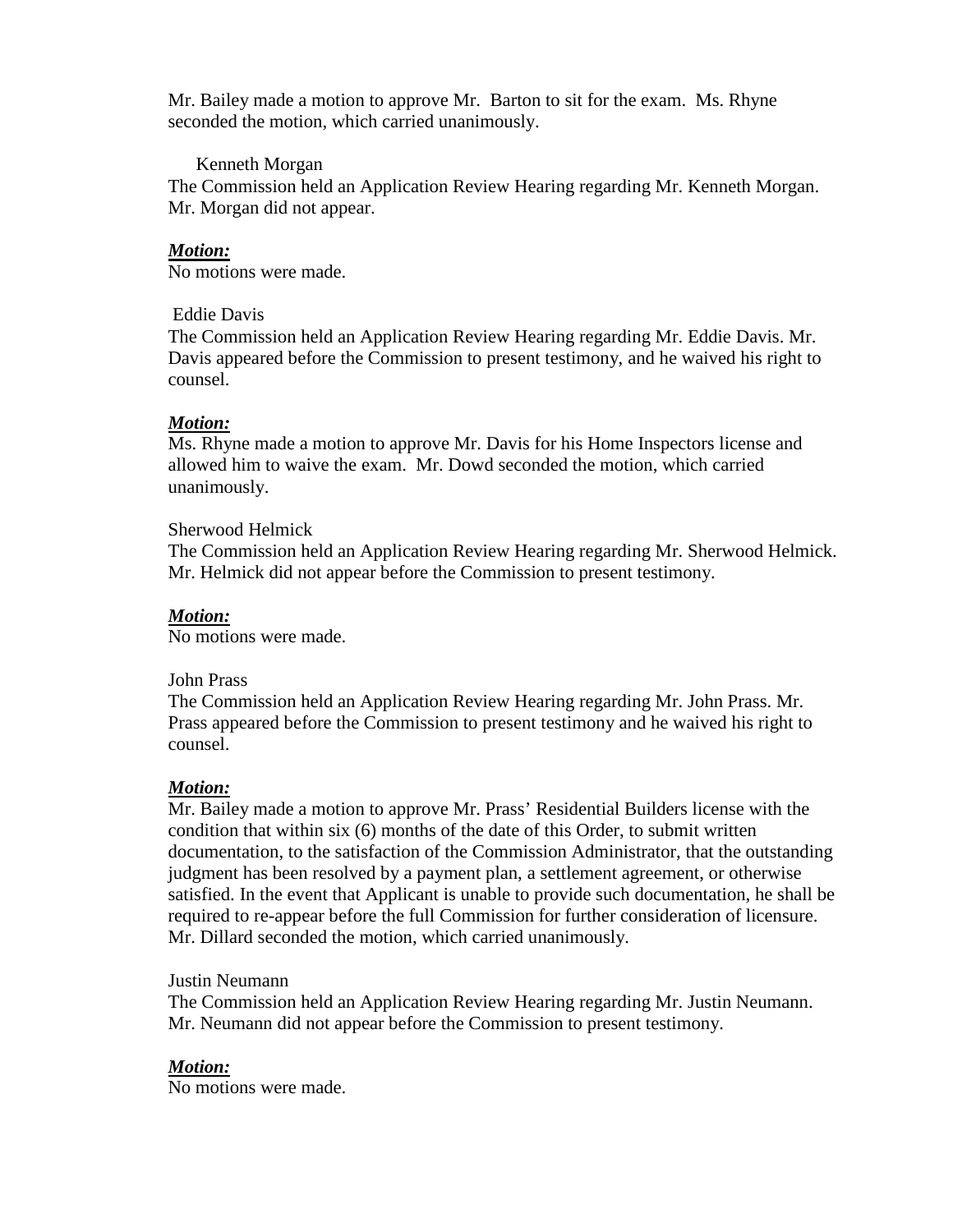## G. Howard Brown

The Commission held an Application Review Hearing regarding Mr. G. Howard Brown. Mr. Brown appeared before the Commission to present testimony, and he was represented by Counsel Mr. Robert Lyles. Mr.W. Duvall Spruill recused himself due to his firm representing the plaintiff in the judgment case against Mr. Brown.

## *Motion:*

Mr. Dillard made a motion to allow Mr. Brown to renew his license until the 2018 renewal at that time he must reappear before the commission to discuss the status of the outstanding judgment. Mr. Bailey seconded the motion, which carried unanimously.

# **Final Order Hearings:**

*Benjamin Ehret, Case# 2015-156*

The Board held a Final Order hearing regarding Mr. Benjamin Ehret. Mr. Bailey recused himself due to his service as the hearing officer.

# *MOTION:*

Mr. Dowd made a motion to uphold the Hearing Officer's Recommendation. Ms. Rhyne seconded the motion, which carried unanimously.

## *Anthony Johnson, Case# 2015-561*

The Board held a Final Order hearing regarding Mr. Anthony Johnson. Mr. Bailey recused himself due to his service as the hearing officer.

## *MOTION:*

Ms. Rhyne made a motion to uphold the Hearing Officer's Recommendation. Mr. Dowd seconded the motion, which carried unanimously.

Mr. Bailey returned to the meeting.

## *Garry Lapaz, Case# 2015-683*

The Board held a Final Order hearing regarding Mr. Garry Lapaz. Mr. Lapaz was present at the hearing. He waived his right to counsel.

# *MOTION:*

Mr. Bailey made a motion to uphold the Hearing Officer's Recommendation with the exception of the fine which was reduced to \$250.00. Mr. Spruill seconded the motion, which carried unanimously.

## *Richard Dennis, Case# 2015-689*

The Board held a Final Order hearing regarding Mr. Richard Dennis.

## *MOTION:*

Mr. Dowd made a motion to uphold the Hearing Officer's Recommendation. Ms. Rhyne which carried unanimously.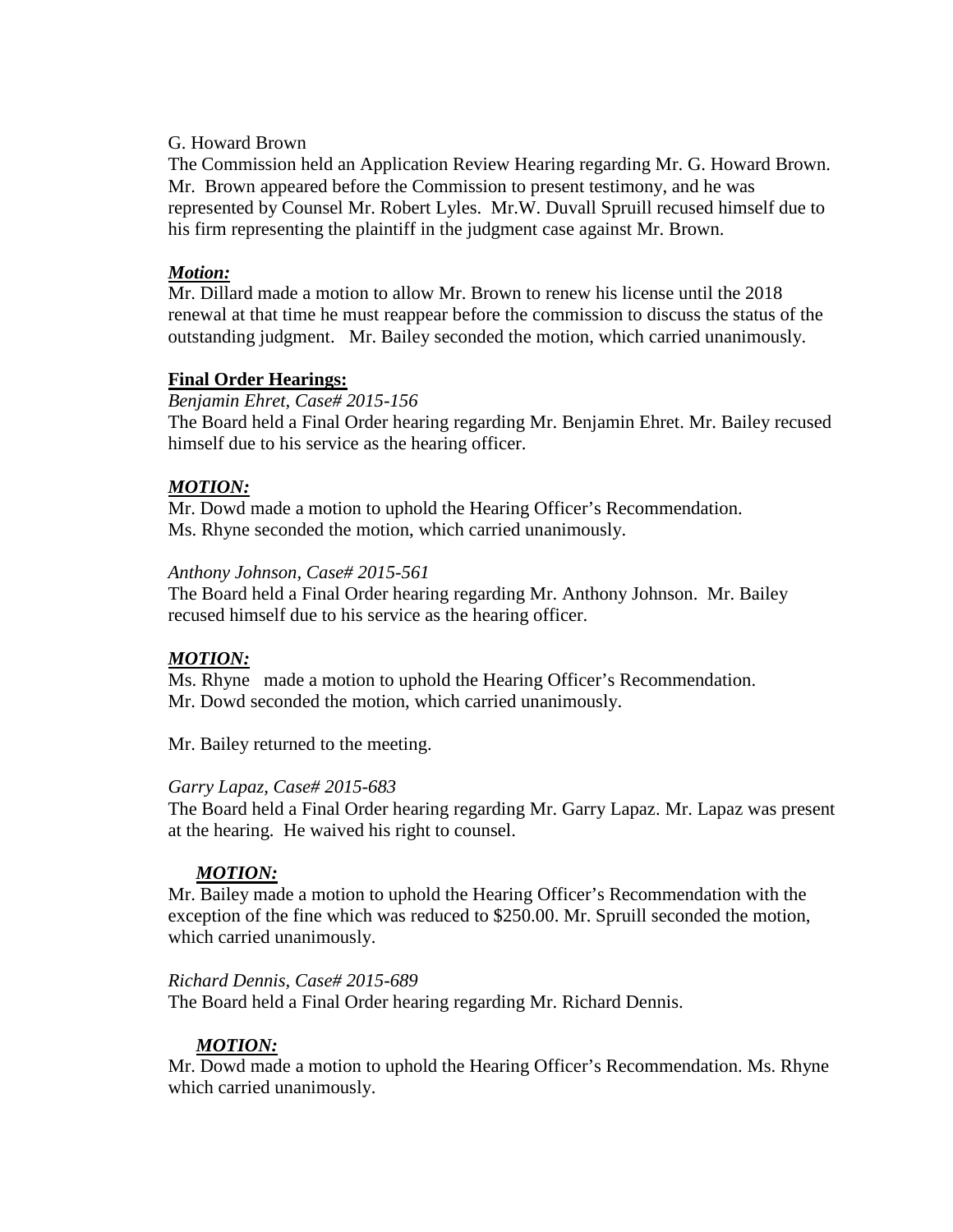## **Emergency License for Hurricane Matthew:**

**1.** *Emergency licensure pursuant to S.C. Code Reg. 106-5 with respect to Hurricane Matthew* 

# **MOTION:**

Mr. Dowd made a motion to adopt the same procedure the Commission previously approved in the 2015 Flood Event. Ms. Rhyne seconded the motion, which carried unanimously.

2. *Exemption under S.C. Code Ann.§40-59-300 for 501(C)(3) organizations seeking to assist in the repair of homes damaged by Hurricane Matthew*

# **MOTION:**

Mr. Dowd made a motion to adopt the same procedure the Commission previously approved in the 2015 Flood Event. Ms. Rhyne seconded the motion, which carried unanimously.

# **Administrator's Remarks for Information:**

No Comments made**.** 

# **ODC Report – Ms. Erin Baldwin**

*Erin Baldwin, Assistant Disciplinary Counsel*

Ms. Baldwin, Assistant Disciplinary Counsel, appeared before the commission to present the Office of Disciplinary Counsel quarterly reports.

ODC open cases: 108 Pending Actions: 61 Pending alc: 2 Citation appeals: 3 Pending Advice: 1 Pending CA/MOA: 17 Panel Hearing: 12 Board Hearing: 6 Pending FO: 0 Appeal: 6 Closed: 23

# **OIE Report – Mr. Todd Bond**

# *Todd Bond, Chief Investigator of OIE*

Allison Baker, Program Coordinator for the Residential Builders Commission, appeared on behalf of Todd Bond, Chief Investigator of OIE to present the information to the Commission regarding the OIE monthly report.

# **New Business:**

# A. Recommendation of IRC *MOTION:*

Mr. Bailey made a motion to approve the Recommendation of the IRC Ms. Rhyne seconded the motion, which carried unanimously.

# B. Resolution Guidelines

# *MOTION:*

Mr. Dowd made a motion to approve the IRC Resolution Guidelines. Ms. Rhyne seconded the motion, which carried unanimously.